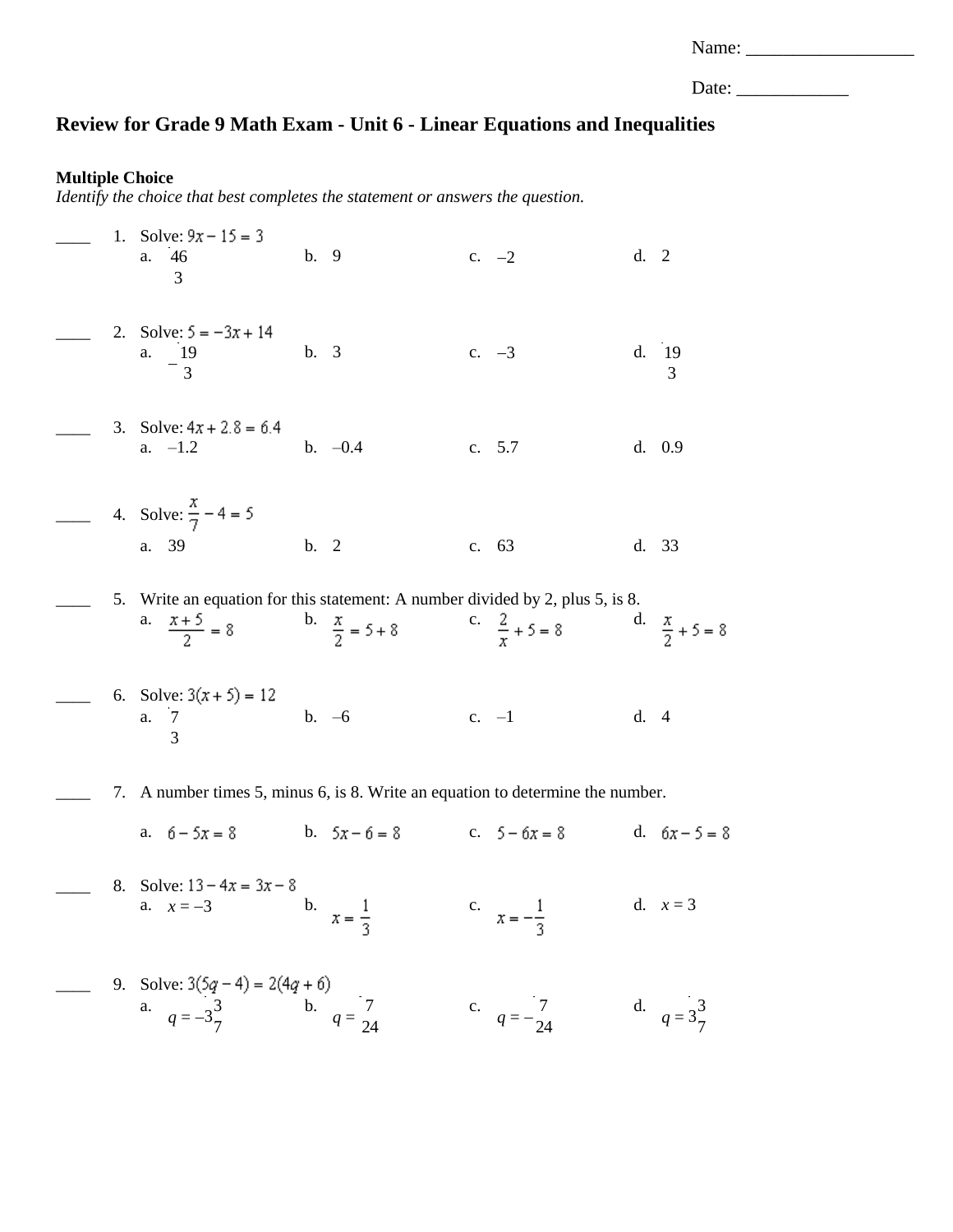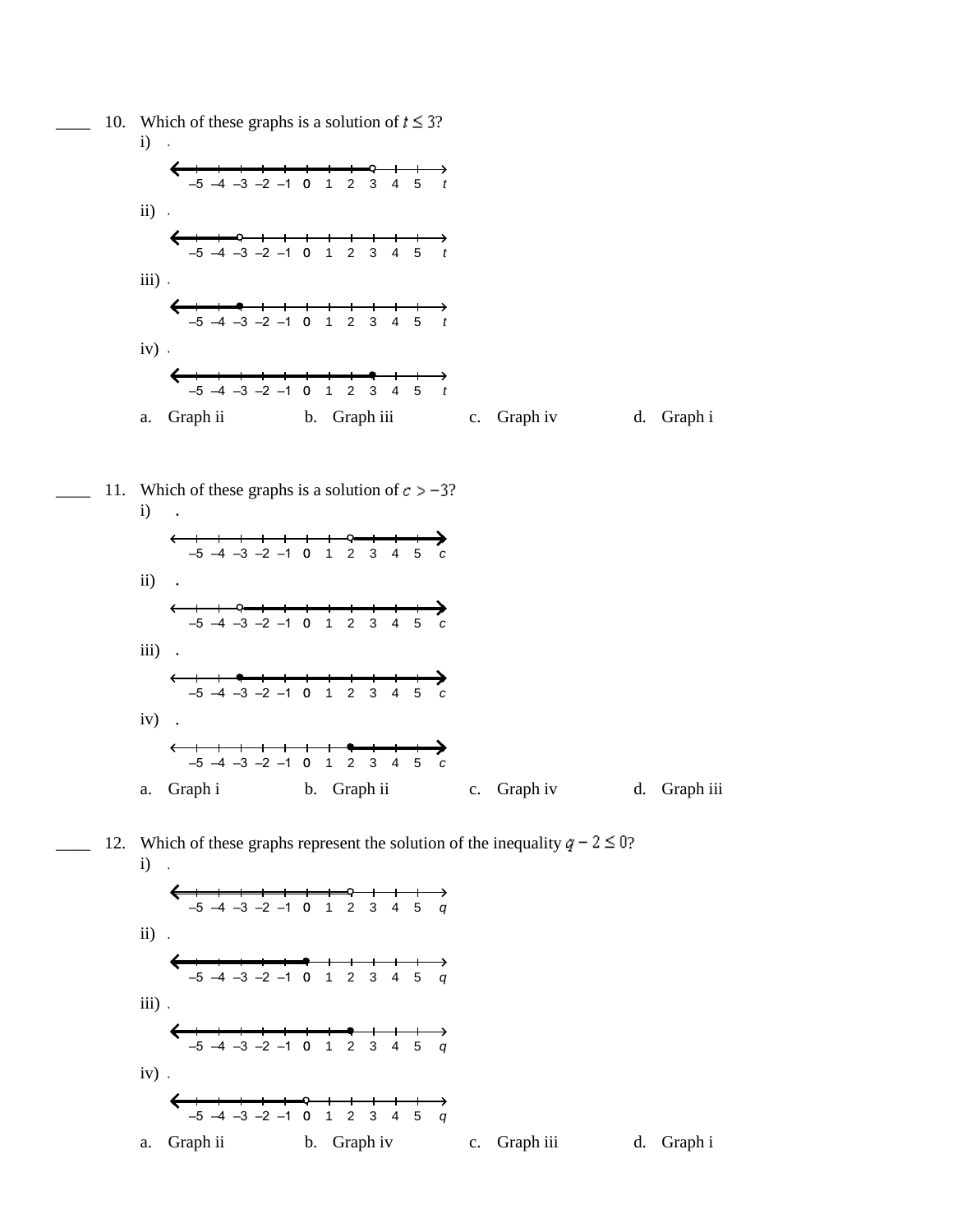|  | 13. Solve: $12t - 8 < 16 + 13t$<br>a. $t > -24$ | b. $t < -3$ | c. $t < -24$ | d. $t > 8$ |
|--|-------------------------------------------------|-------------|--------------|------------|
|  | 14. Solve: $20 - 3t > 5$<br>a. $t < -5$         | b. $t > -5$ | c. $t < 5$   | d. $t > 5$ |

\_\_\_\_ 15. An equipment rental company charges a flat rate of \$25, plus \$13 per day for insurance. Kyle has \$121. Write an inequality to represent the number of days, *d*, for which he can rent equipment.

| a. 25 + 13 <i>d</i> > 121 | c. $25 + 13d \le 121$ |
|---------------------------|-----------------------|
| b. $25 + 13d \ge 121$     | d. $25 + 13d < 121$   |

## **Short Answer**

16. Here is a student's solution for this question: Solve:  $3x + 5 = 18$ 

$$
3x + 5 = 18
$$
  

$$
\frac{3x}{3} + 5 = \frac{18}{3}
$$
  

$$
x + 5 = 6
$$
  

$$
x + 5 - 5 = 6 - 5
$$
  

$$
x = 1
$$

Identify any errors in the solution.

17. A student solved this equation:  $4(3w - 6) = 3 - 6w$ 

$$
12w - 6 = -3w
$$
  
\n
$$
12w - 6 + 6 = -3w + 6
$$
  
\n
$$
12w = -3w + 6
$$
  
\n
$$
12w - (-3w) = -3w + 6 - (-3w)
$$
  
\n
$$
15w = 6
$$
  
\n
$$
w = \frac{6}{15}
$$

Identify any errors the student made, and then solve the original equation above.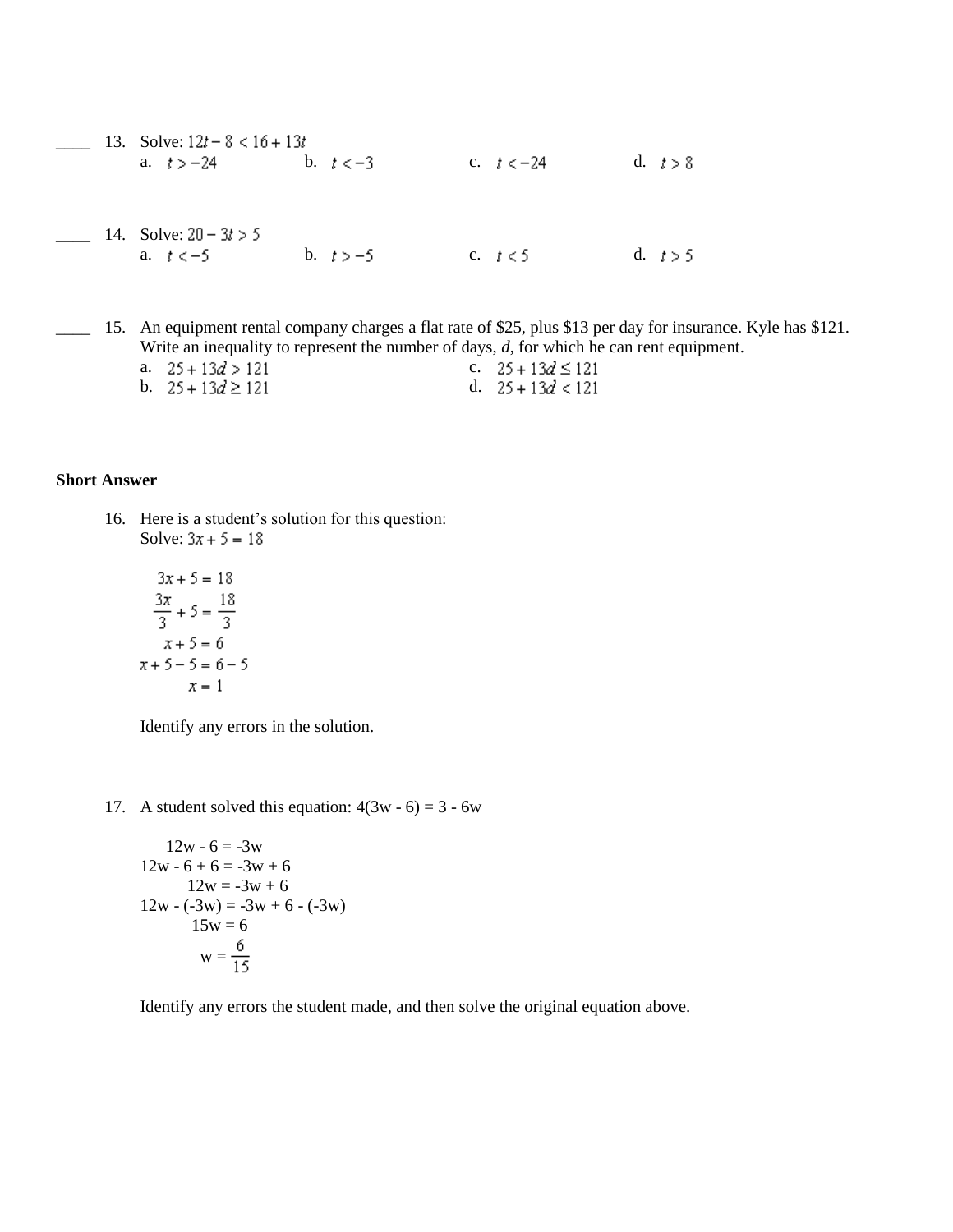18. Solve: 
$$
\frac{3}{4}(5x-4) = \frac{1}{2}(4x+3)
$$

19. Car Rental Company A charges \$29 a week, plus \$13 per kilometre driven. Car Rental Company B charges \$85 a week, plus \$6 per kilometre driven.

Determine the distance you must drive for the two rental costs to be the same. Model the problem with an equation.

20. Solve:  $8w - 4 \ge 7w - 2$ 

21. Solve and graph:  $10.8 - 1.8b > 14.04$ 

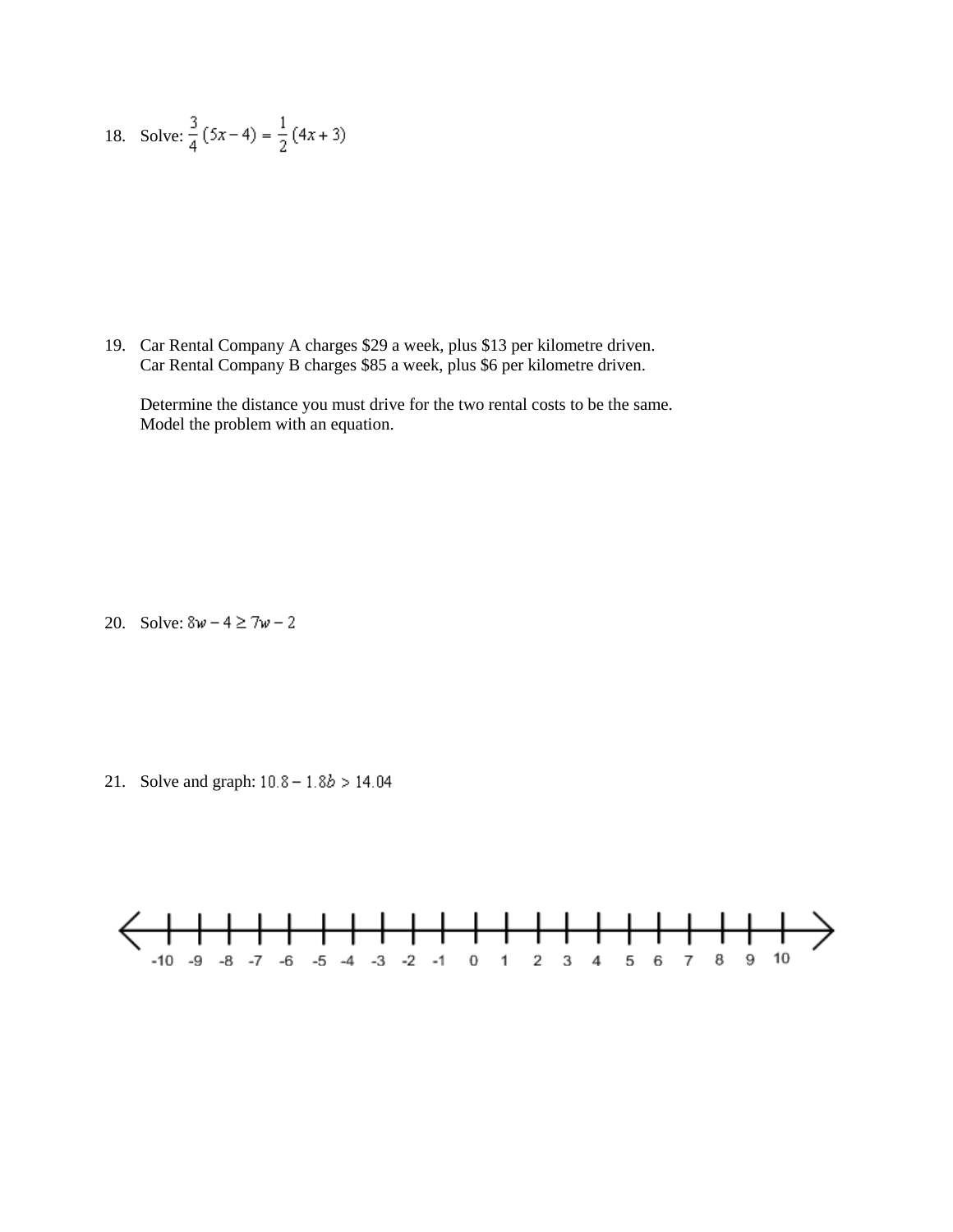- 22. A games room charges a \$13 entrance fee, plus \$2.35 per hour of play time. Anne-Marie has \$29.45. For how long can she play in the games room?
	- a) Choose a variable and write an inequality for this problem.
	- b) Solve the inequality.

23. The cost to rent a banquet hall is \$500, plus \$35 per person. A company's social committee has \$4700 to put towards renting a banquet hall.

How many people could attend the function if they rented the banquet hall?

- a) Choose a variable and write an inequality to solve the problem.
- b) Solve the inequality.

#### **Problem**

24. Solve:  $4(6x-7) - (3x-5) = 40$ Show your work.

25. Solve:  $3(p+5) + 4(p-2) = 4(p+6)$ Show your work.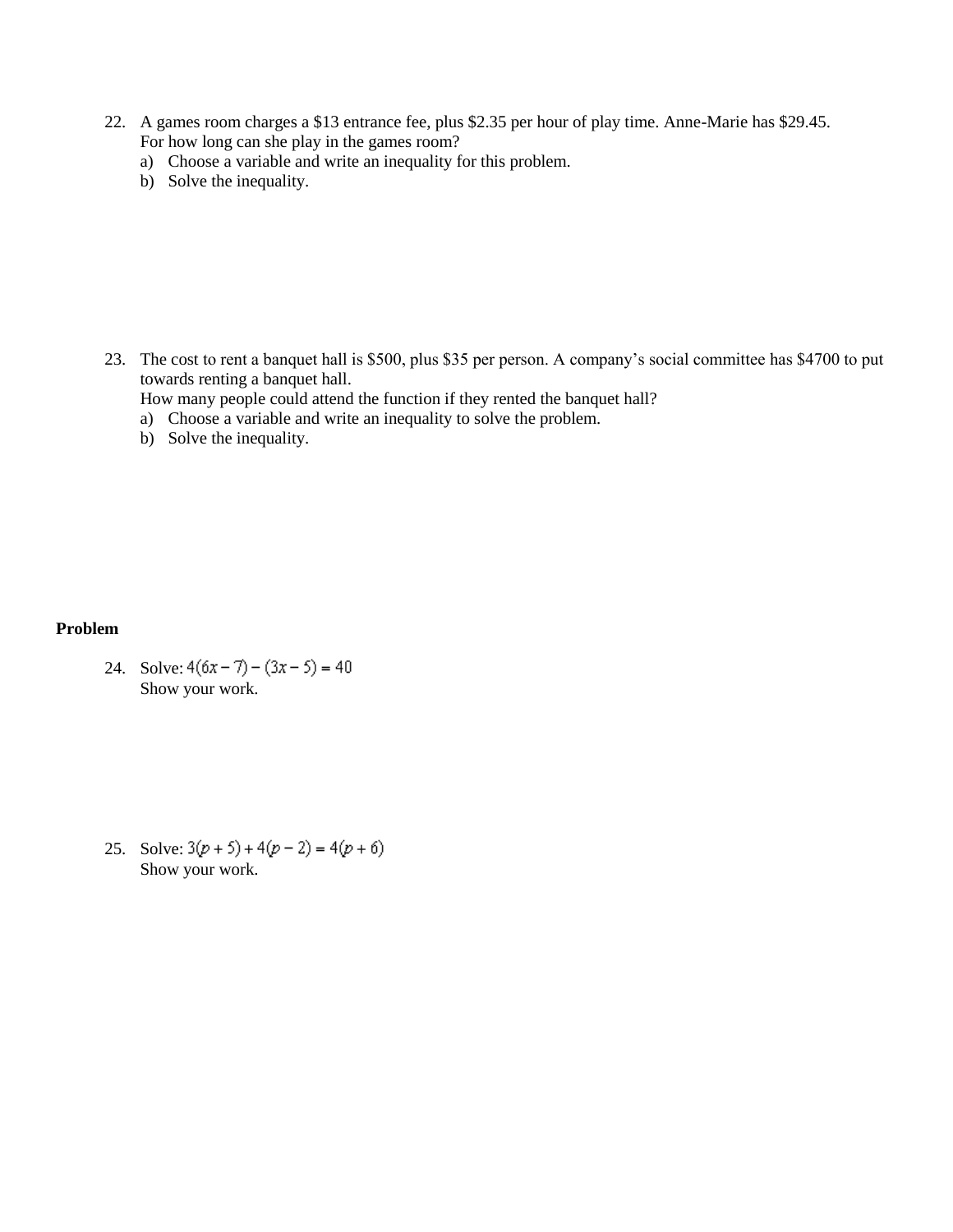- 26. A cell phone company offers two different plans. Plan A: Monthly fee of \$28, plus \$0.38 per minute Plan B: Monthly fee of \$22, plus \$0.46 per minute
	- a) Write an equation to determine the time in minutes that results in the same monthly cost for both plans.
	- b) Solve the equation.
	- c) Verify the solution.

27. Solve: 
$$
\frac{2}{3}(x+2) - \frac{1}{2}(x-4) > \frac{1}{4}(x+5)
$$

Show your work.

28. Company A charges \$17, plus \$11 per day to rent a piece of equipment.

Company B charges \$33, plus \$9 per day to rent the same piece of equipment.

- a) How many days must the piece of equipment be rented for the cost to be the same at both companies?
- b) How many days must the piece of equipment be rented for Company B to be less expensive?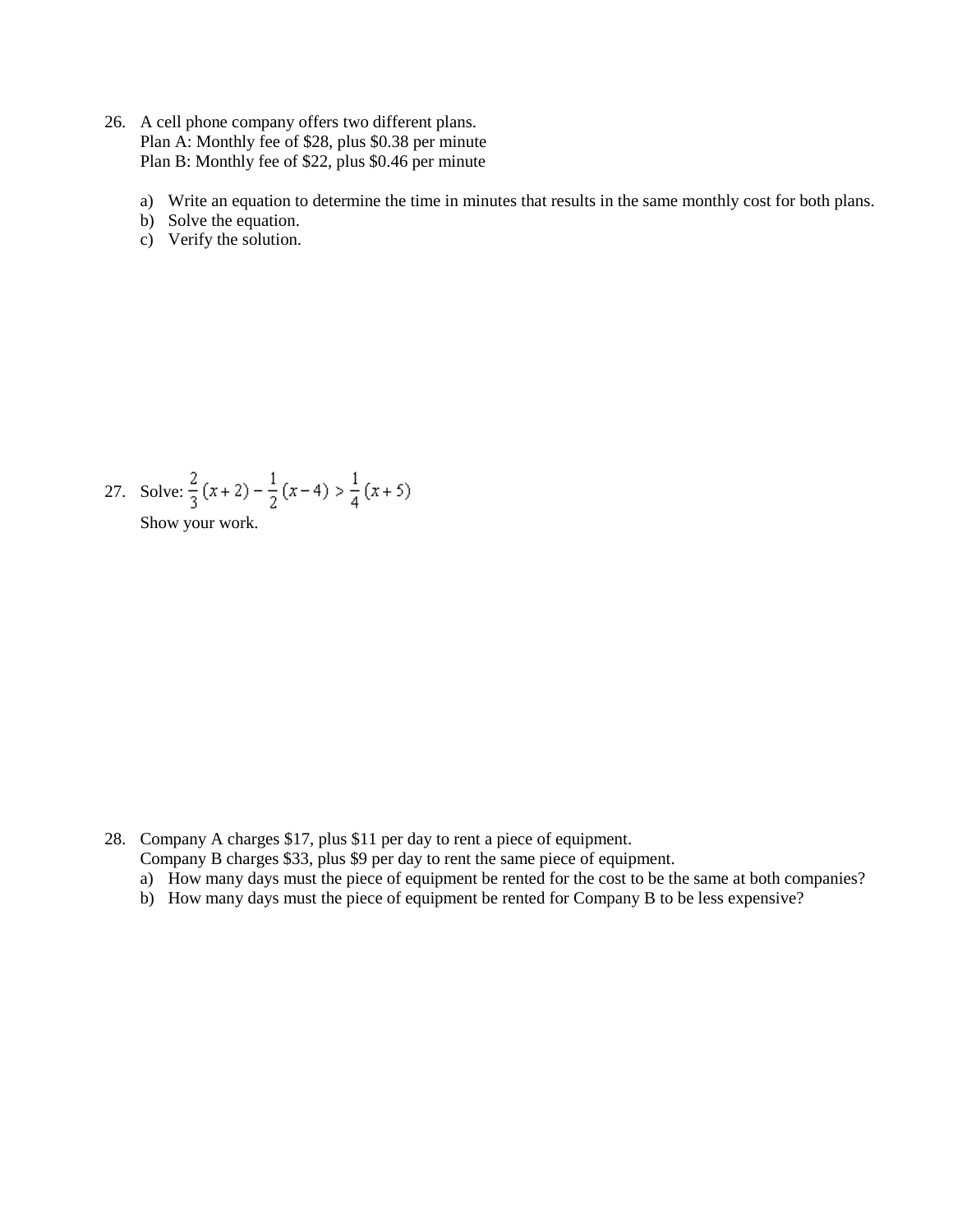## **Review for Grade 9 Math Exam - Unit 6 - Linear Equations and Inequalities Answer Section**

## **MULTIPLE CHOICE**

|     | 1. ANS: D | PTS: $1$<br>DIF: Easy                                                  |                               |
|-----|-----------|------------------------------------------------------------------------|-------------------------------|
|     |           | REF: 6.1 Solving Equations by Using Inverse Operations                 | LOC: 9.PR3                    |
|     |           | TOP: Patterns and Relations (Variables and Equations)                  | KEY: Procedural Knowledge     |
| 2.  | ANS: B    | <b>PTS: 1</b><br>DIF: Easy                                             |                               |
|     |           | REF: 6.1 Solving Equations by Using Inverse Operations                 | LOC: 9.PR3                    |
|     |           | TOP: Patterns and Relations (Variables and Equations)                  | KEY: Procedural Knowledge     |
|     | 3. ANS: D | PTS: $1$<br>DIF: Easy                                                  |                               |
|     |           | REF: 6.1 Solving Equations by Using Inverse Operations                 | LOC: 9.PR3                    |
|     |           | TOP: Patterns and Relations (Variables and Equations)                  | KEY: Procedural Knowledge     |
| 4.  | ANS: C    | PTS: $1$<br>DIF:<br>Easy                                               |                               |
|     |           | REF: 6.1 Solving Equations by Using Inverse Operations                 | LOC: 9.PR3                    |
|     |           | TOP: Patterns and Relations (Variables and Equations)                  | KEY: Procedural Knowledge     |
|     | 5. ANS: D | <b>PTS: 1</b><br>DIF: Moderate                                         |                               |
|     |           | REF: 6.1 Solving Equations by Using Inverse Operations                 | LOC: 9.PR3                    |
|     |           | TOP: Patterns and Relations (Variables and Equations)                  | KEY: Conceptual Understanding |
|     | 6. ANS: C | PTS: $1$<br>DIF: Moderate                                              |                               |
|     |           | REF: 6.1 Solving Equations by Using Inverse Operations                 | LOC: 9.PR3                    |
|     |           | TOP: Patterns and Relations (Variables and Equations)                  | KEY: Procedural Knowledge     |
| 7.  | ANS: B    | PTS: $1$<br>DIF: Easy                                                  |                               |
|     |           | REF: 6.2 Solving Equations by Using Balance Strategies                 | LOC: 9.PR3                    |
|     |           | TOP: Patterns and Relations (Variables and Equations)                  |                               |
|     |           | KEY: Conceptual Understanding   Procedural Knowledge                   |                               |
| 8.  | ANS: D    | PTS: $1$<br>DIF: Moderate                                              |                               |
|     |           | REF: 6.2 Solving Equations by Using Balance Strategies                 | LOC: 9.PR3                    |
|     |           | TOP: Patterns and Relations (Variables and Equations)                  | KEY: Procedural Knowledge     |
|     | 9. ANS: D | PTS: $1$<br>DIF: Difficult                                             |                               |
|     |           | REF: 6.2 Solving Equations by Using Balance Strategies                 | LOC: 9.PR3                    |
|     |           | TOP: Patterns and Relations (Variables and Equations)                  | KEY: Procedural Knowledge     |
| 10. | ANS: C    | <b>PTS: 1</b><br>DIF: Easy                                             |                               |
|     |           | REF: 6.3 Introduction to Linear Inequalities                           | LOC: 9.PR4                    |
|     |           | TOP: Patterns and Relations (Variables and Equations)                  | KEY: Conceptual Understanding |
| 11. | ANS: B    | PTS: 1<br>DIF:<br>Easy                                                 |                               |
|     |           | REF: 6.3 Introduction to Linear Inequalities                           | LOC: 9.PR4                    |
|     |           | TOP: Patterns and Relations (Variables and Equations)                  | KEY: Procedural Knowledge     |
| 12. | ANS: C    | PTS: 1 DIF: Easy                                                       |                               |
|     |           | REF: 6.4 Solving Linear Inequalities by Using Addition and Subtraction |                               |
|     |           | TOP: Patterns and Relations (Variables and Equations)<br>LOC: 9.PR4    |                               |
|     |           | KEY: Procedural Knowledge                                              |                               |
| 13. | ANS: A    | PTS: 1<br>Moderate<br>DIF:                                             |                               |
|     |           | REF: 6.4 Solving Linear Inequalities by Using Addition and Subtraction |                               |
|     |           | LOC: 9.PR4<br>TOP: Patterns and Relations (Variables and Equations)    |                               |
|     |           | KEY: Procedural Knowledge                                              |                               |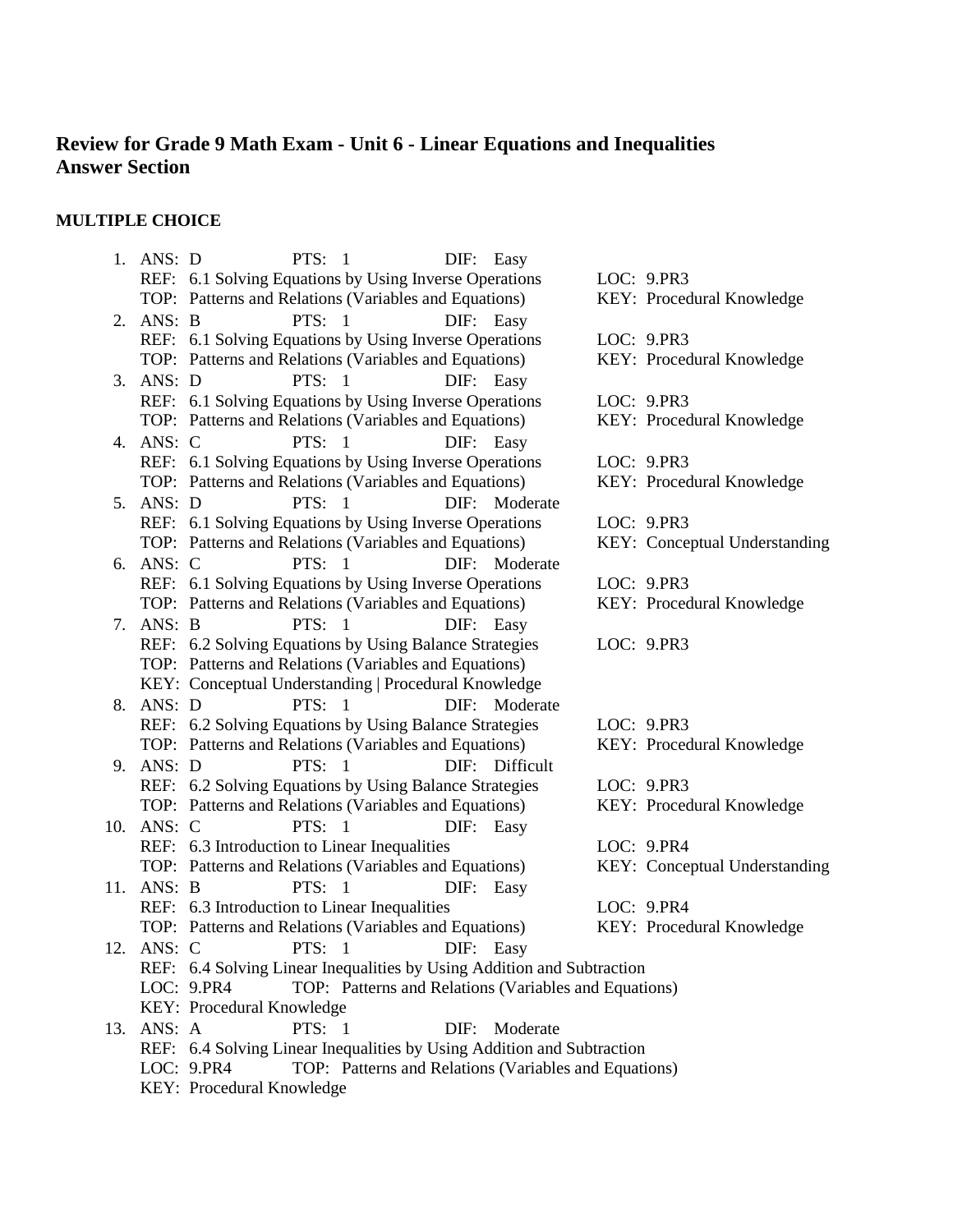14. ANS: C PTS: 1 DIF: Easy REF: 6.5 Solving Linear Inequalities by Using Multiplication and Division LOC: 9.PR4 TOP: Patterns and Relations (Variables and Equations) KEY: Procedural Knowledge 15. ANS: C PTS: 1 DIF: Moderate

REF: 6.5 Solving Linear Inequalities by Using Multiplication and Division LOC: 9.PR4 TOP: Patterns and Relations (Variables and Equations) KEY: Procedural Knowledge

#### **SHORT ANSWER**

16. ANS:

Error: If the student is going to divide by 3 first, each term must be divided by 3. Alternatively, the student could subtract 5 from each side first, then divide each side by 3.

PTS: 1 DIF: Moderate REF: 6.1 Solving Equations by Using Inverse Operations LOC: 9.PR3 TOP: Patterns and Relations (Variables and Equations) KEY: Procedural Knowledge | Communication

17. ANS:

 $\setminus$ 

Errors:

The student forgot to multiply 4 by 6 when using the distributive property. 3 - 6w is not equal to -3w.

Correct solution:

$$
4(3w - 6) = 3 - 6w
$$
  
\n
$$
12w - 24 = 3 - 6w
$$
  
\n
$$
12w - 24 + 24 = 3 - 6w + 24
$$
  
\n
$$
12w = -6w + 27
$$
  
\n
$$
12w - (-6w) = -6w + 27 - (-6w)
$$
  
\n
$$
18w = 27
$$
  
\n
$$
w = \frac{27}{18} \text{ or } 1\frac{9}{18} \text{ or } 1\frac{1}{2} \text{ or } 1.5
$$

PTS: 1 DIF: Moderate REF: 6.2 Solving Equations by Using Balance Strategies LOC: 9.PR3 TOP: Patterns and Relations (Variables and Equations) KEY: Procedural Knowledge | Communication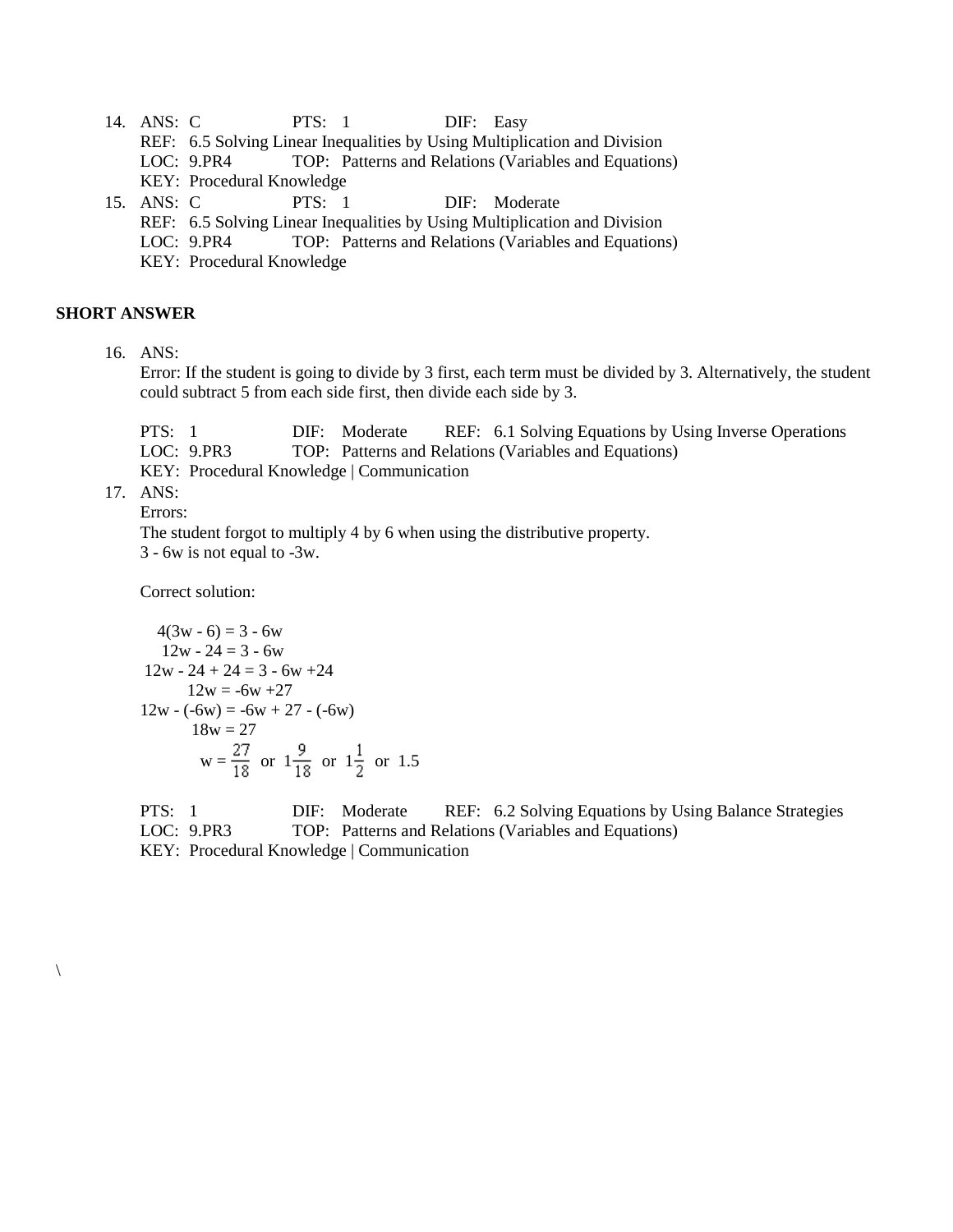#### 18. ANS:

- $x = 2\frac{4}{7}$ 7
- PTS: 1 DIF: Difficult REF: 6.2 Solving Equations by Using Balance Strategies LOC: 9.PR3 TOP: Patterns and Relations (Variables and Equations) KEY: Procedural Knowledge
- 19. ANS:

Let *d* represent the distance driven.  $29 + 13d = 85 + 6d$ 

- PTS: 1 DIF: Difficult REF: 6.2 Solving Equations by Using Balance Strategies LOC: 9.PR3 TOP: Patterns and Relations (Variables and Equations) KEY: Procedural Knowledge
- 20. ANS:
	- $w \geq 2$ 
		- PTS: 1 DIF: Moderate
		- REF: 6.4 Solving Linear Inequalities by Using Addition and Subtraction
		- LOC: 9.PR4 TOP: Patterns and Relations (Variables and Equations)
		- KEY: Procedural Knowledge
- 21. ANS:
	- $b < -1.8$
	- PTS: 1 DIF: Easy
	- REF: 6.5 Solving Linear Inequalities by Using Multiplication and Division
	- LOC: 9.PR4 TOP: Patterns and Relations (Variables and Equations)
	- KEY: Procedural Knowledge
- 22. ANS:
	- a) Let *h* represent the number of hours of play time.
		- $13 + 2.35h \le 29.45$
	- b)  $h \leq 7$

PTS: 1 DIF: Moderate

- REF: 6.5 Solving Linear Inequalities by Using Multiplication and Division
- LOC: 9.PR4 TOP: Patterns and Relations (Variables and Equations)
- KEY: Procedural Knowledge
- 23. ANS:
	- a) Let *p* represent the number of people.  $500 + 35p \le 4700$
	- b)  $p \le 120$
	- PTS: 1 DIF: Moderate
	- REF: 6.5 Solving Linear Inequalities by Using Multiplication and Division
	- LOC: 9.PR4 TOP: Patterns and Relations (Variables and Equations)
	- KEY: Procedural Knowledge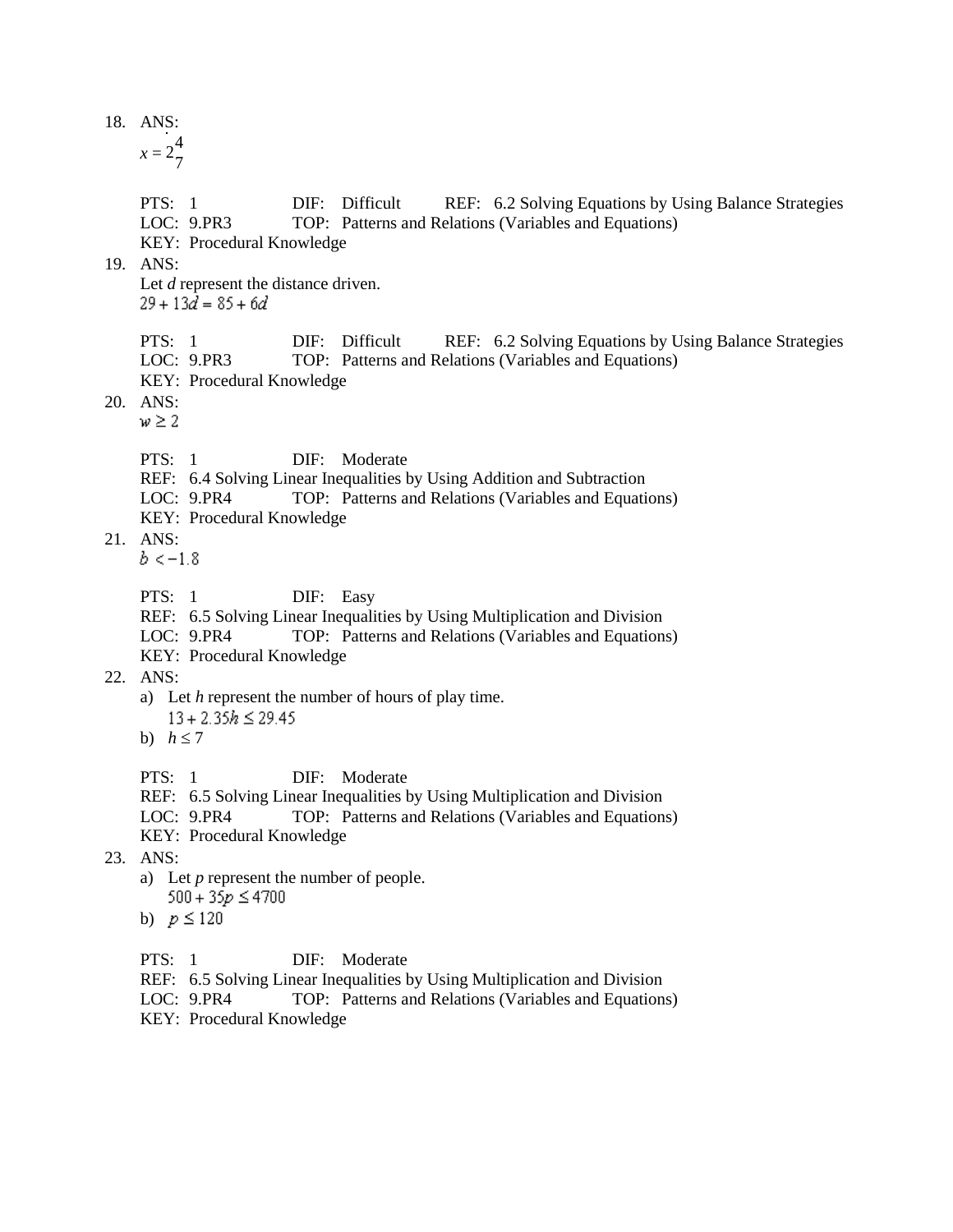### **PROBLEM**

24. ANS:  
\n
$$
4(6x-7) - (3x-5) = 40
$$
\n
$$
24x - 28 - 3x + 5 = 40
$$
\n
$$
24x - 3x - 28 + 5 = 40
$$
\n
$$
21x - 23 = 40
$$
\n
$$
21x - 23 + 23 = 40 + 23
$$
\n
$$
21x = 63
$$
\n
$$
\frac{21x}{21} = \frac{63}{21}
$$
\n
$$
x = 3
$$

PTS: 1 DIF: Difficult REF: 6.1 Solving Equations by Using Inverse Operations LOC: 9.PR3 TOP: Patterns and Relations (Variables and Equations) KEY: Procedural Knowledge 25. ANS:  $3(p+5) + 4(p-2) = 4(p+6)$  $3(p) + 3(5) + 4(p) + 4(-2) = 4(p) + 4(6)$  $3p + 15 + 4p - 8 = 4p + 24$  $3p + 4p + 15 - 8 = 4p + 24$  $7p + 7 = 4p + 24$  $7p + 7 - 4p = 4p + 24 - 4p$  $3p + 7 = 24$ <br> $3p + 7 - 7 = 24 - 7$  $3p = 17$ <br> $\frac{3p}{3} = \frac{17}{3}$  $p = \frac{17}{3}$ 

So,  $p = \frac{17}{3}$ , or  $5<sup>2</sup>$ 3 .

PTS: 1 DIF: Difficult REF: 6.2 Solving Equations by Using Balance Strategies LOC: 9.PR3 TOP: Patterns and Relations (Variables and Equations) KEY: Procedural Knowledge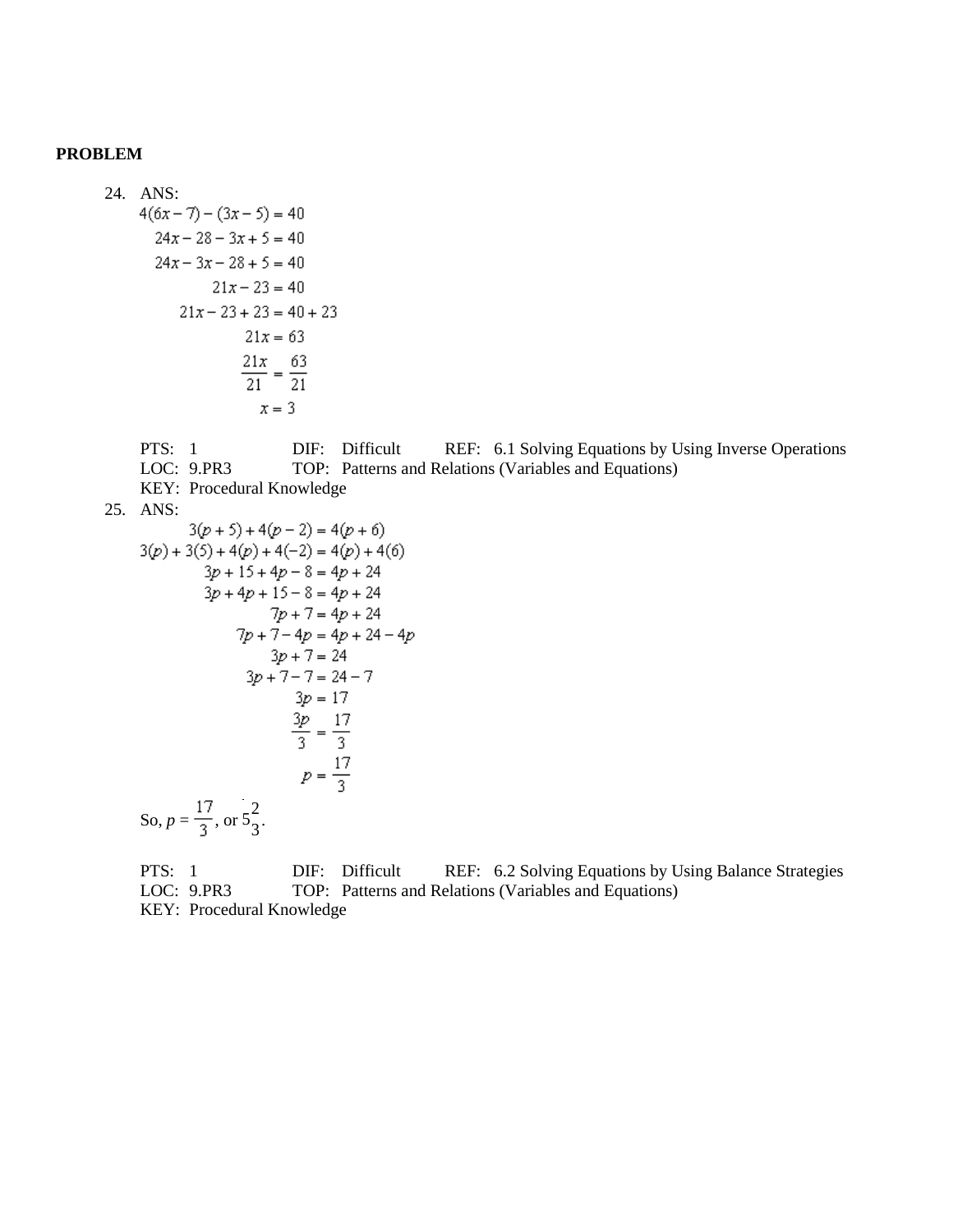26. ANS:

a) Let *t* represent the number of minutes.  $28 + 0.38t = 22 + 0.46t$ 

b) 
$$
28 + 0.38t = 22 + 0.46t
$$

$$
28 + 0.38t - 0.38t = 22 + 0.46t - 0.38t
$$

$$
28 = 22 + 0.08t
$$

$$
28 - 22 = 22 + 0.08t - 22
$$

$$
6 = 0.08t
$$

$$
\frac{6}{0.08} = \frac{0.08t}{0.08}
$$

$$
t = 75
$$

The monthly costs for both plans are the same at 75 min.

c) Verify: Substitute  $t = 75$  into the original equation. Left side =  $28 + 0.38t$ <br>Right side =  $22 + 0.46t$  $= 28 + 0.38(75)$  $= 22 + 0.46(75)$  $= 28 + 28.5$  $= 22 + 34.5$  $= 56.5$  $= 56.5$ 

Since the left side equals the right side,  $t = 75$  is the correct solution.

PTS: 1 DIF: Difficult REF: 6.2 Solving Equations by Using Balance Strategies LOC: 9.PR3 TOP: Patterns and Relations (Variables and Equations) KEY: Problem-Solving Skills | Communication

27. ANS:

Multiply each side of the inequality by 12.

$$
12 \times \left(\frac{2}{3}(x+2) - \frac{1}{2}(x-4)\right) > 12 \times \frac{1}{4}(x+5)
$$
  
\n
$$
8(x+2) - 6(x-4) > 3(x+5)
$$
  
\n
$$
8x + 16 - 6x + 24 > 3x + 15
$$
  
\n
$$
2x + 40 > 3x + 15
$$
  
\n
$$
2x + 40 - 2x > 3x + 15 - 2x
$$
  
\n
$$
40 > x + 15
$$
  
\n
$$
40 - 15 > x + 15 - 15
$$
  
\n
$$
25 > x
$$
  
\n
$$
x < 25
$$

PTS: 1 DIF: Difficult

REF: 6.4 Solving Linear Inequalities by Using Addition and Subtraction

LOC: 9.PR4 TOP: Patterns and Relations (Variables and Equations)

KEY: Procedural Knowledge